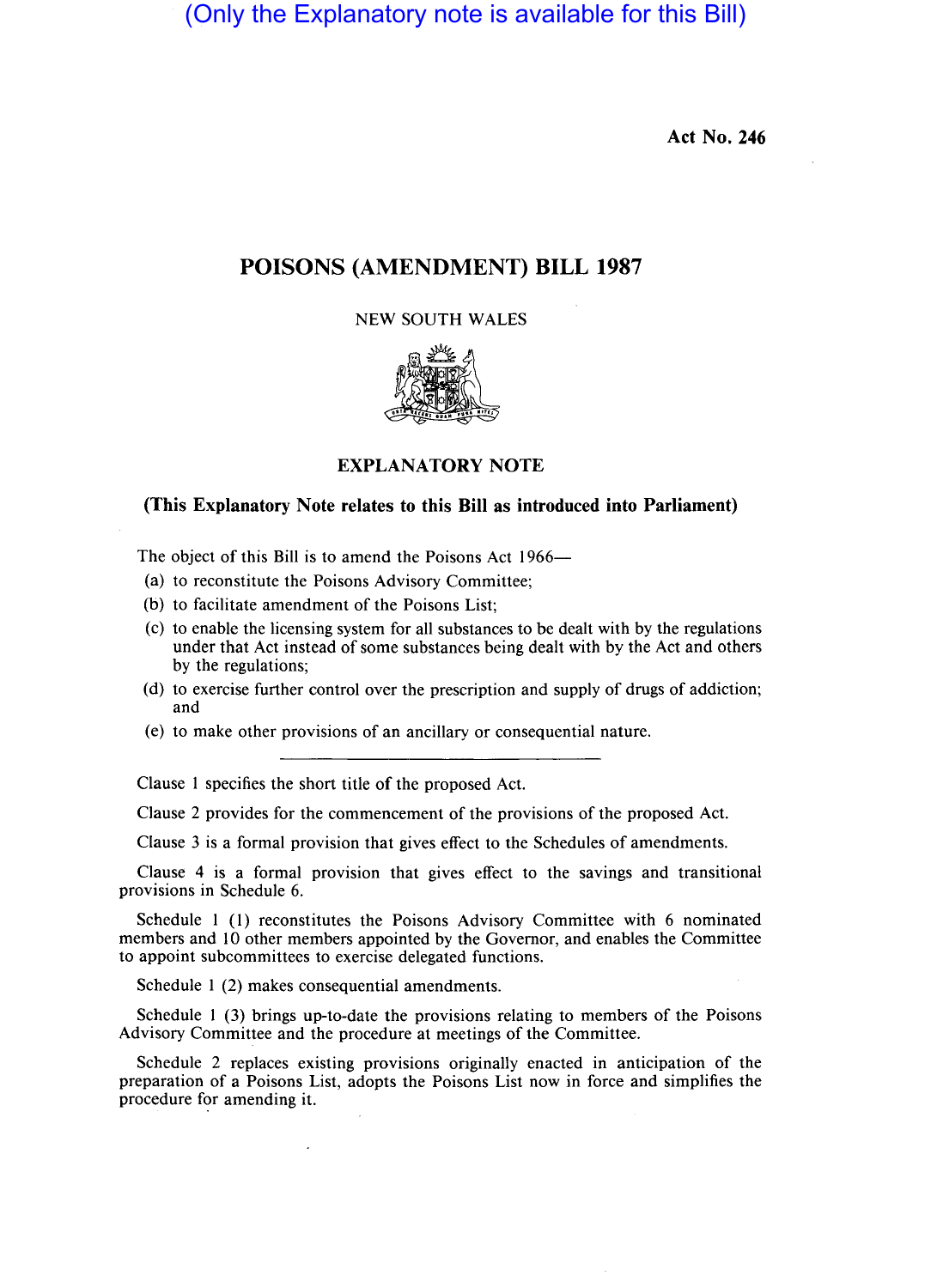## (Only the Explanatory note is available for this Bill)

### 2

### *Poisons (Amendment) 1987*

Schedule 3 (1) enables all licences to be dealt with by the regulations instead of those relating to substances in Schedule One, Two or Three of the Poisons List being dealt with by the Act and those relating to substances in Schedule Eight of the Poisons List being dealt with by the regulations.

Schedule 3 (2) makes a consequential amendment.

Schedule 3 (3) makes a consequential amendment.

Schedule 3 (4) removes an anomaly that required persons authorised to be in possession of drugs of addiction to have the authority of the Secretary of the Department of Health in order to be in possession of less harmful substances.

Schedule 3 (5) makes a consequential amendment.

Schedule 3 (6) makes consequential amendments.

Schedule 4 (1) defines expressions used in sections 28-30 of the Poisons Act 1966 as proposed to be amended.

Schedule 4 (2) proposes amendments to clarify the operation of section 28 of the Poisons Act 1966.

Schedule 4 (3) inserts a new section 28A providing for the approval of a medical practitioner as a prescriber of drugs of addiction for addicts, the approval being given by the Secretary of the Department of Health on the recommendation of the Medical Committee constituted by the Poisons Act 1966.

Schedule 4 (4) deals with the issue to a medical practitioner of an authority to prescribe or supply a drug of addiction to a particular person. An authority is issued by the Secretary of the Department of Health and, unless the medical practitioner is an approved prescriber under the proposed section 28A, an application for an authority must be referred for a report by the Medical Committee.

Schedule 4 (5) makes consequential amendments.

Schedule 4 (6) enables the Medical Committee constituted by the Act to establish subcommittees to exercise delegated functions.

Schedule 5 (1), (2), (4) and (7) operate to discard some spent provisions.

Schedule 5 (3) inserts consequential definitions and expands the definition of "Supply" to include dispensing.

Schedule 5 (5) enables the Secretary of the Department of Health (instead of the Poisons Advisory Committee) to require information to be provided in relation to any substance that is included, or might warrant inclusion, in the Poisons List.

Schedule 5 (6) modernises the power to require production of books and documents by including production of copies of computerised records and translations of those not written in English.